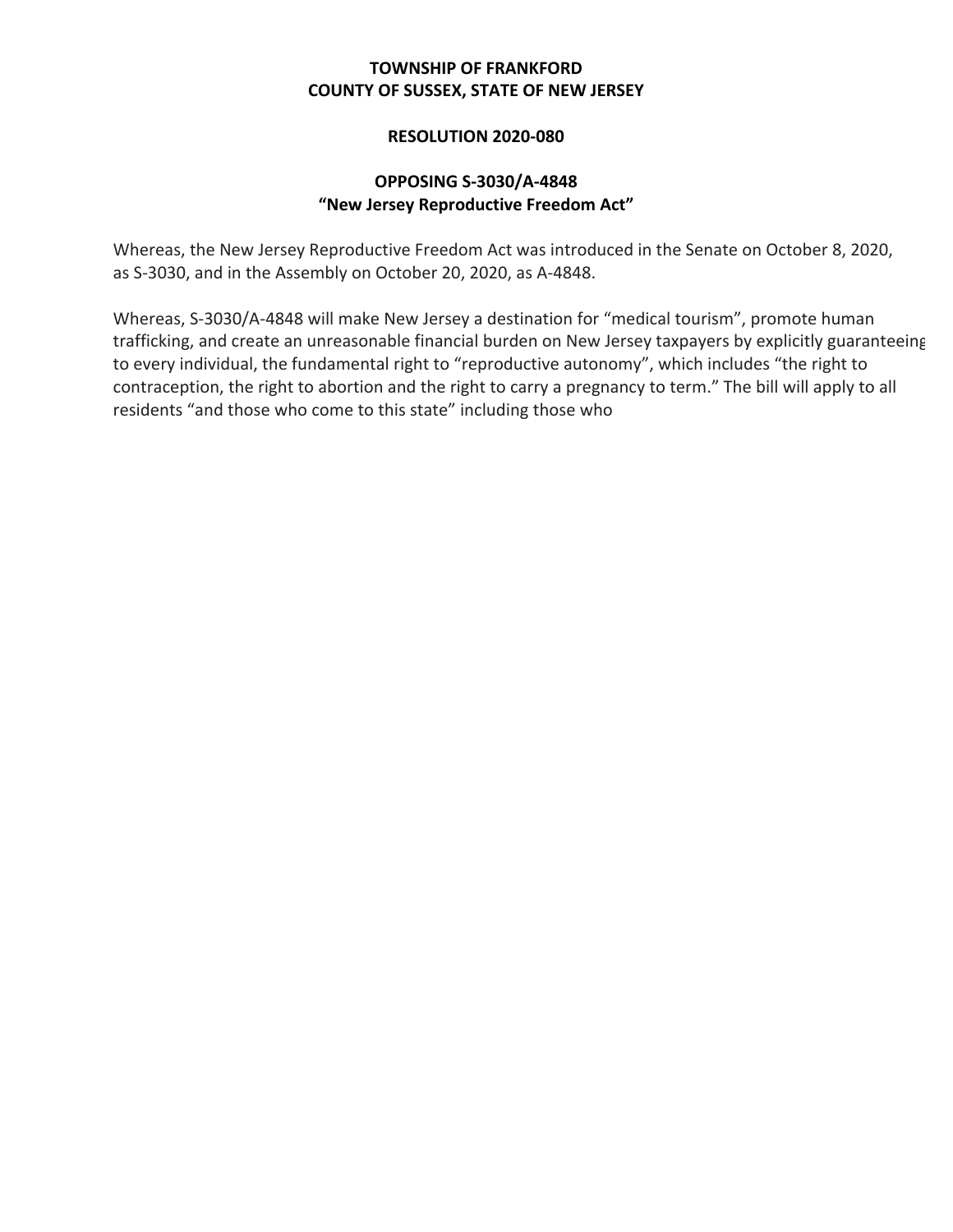Whereas, S-3030/A-4848 imposes an undue financial burden on taxpayers by mandating an annual allocation of taxpayer funding of Planned Parenthood, a private entity, under Title X in the state budget.

 Whereas, S-3030/A-4848 will impose higher premiums on health care for state residents by requiring all insurance carriers to provide coverage for abortions and expands coverage for contraceptives to a long term (12 month) supply.

Whereas, S-3030/A-4848 gives the state the power to define what is or isn't a "religion" by requiring "religious employers" to request an exclusion from abortion-related health care coverage, if the required . coverage conflicts with the religious employer's "religious beliefs and practices" as determined by the state

Therefore, be it resolved, that the Frankford Township Committee, go on record in opposition to S-3030/A-4848, and urge the New Jersey Legislature to oppose this legislation.

A copy of this resolution will be sent to the 24<sup>th</sup> District Legislators, the Governor, the Board of County Commissioners of Sussex County, and to the officers of the State Senate and the General Assembly.

#### **CERTIFICATION**

I hereby certify the foregoing to be a true and correct copy of a resolution duly adopted by the Governing Body of the Township of Frankford, In the County of Sussex, New Jersey, at a meeting held on November 24, 2020.

 Lori Nienstedt, Administrator Acting Municipal Clerk

\_\_\_\_\_\_\_\_\_\_\_\_\_\_\_\_\_\_\_\_\_\_\_\_\_\_\_\_\_\_\_\_\_\_\_\_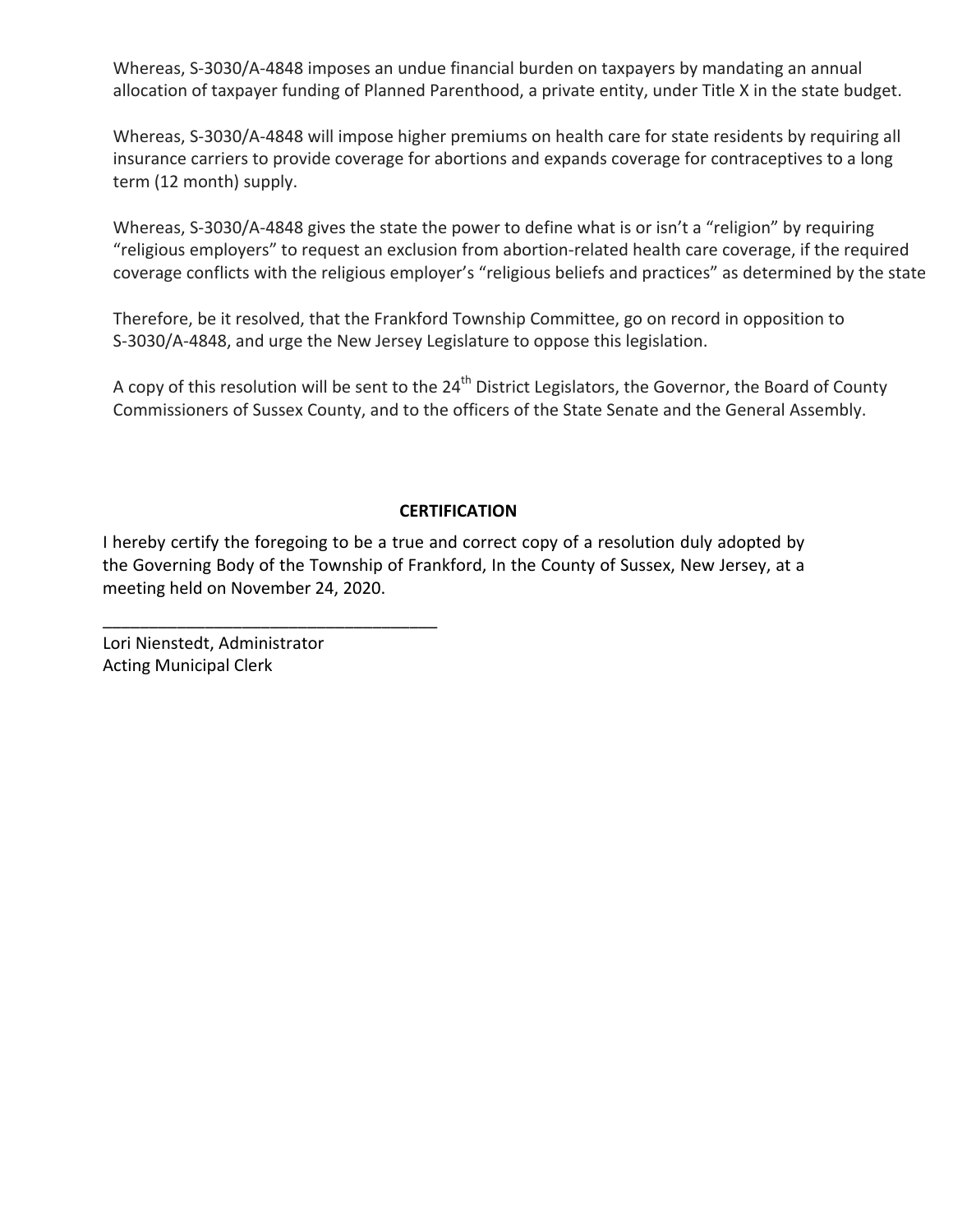## **COUNTY OF SUSSEX, STATE OF NEW JERSEY TOWNSHIP OF FRANKFORD**

#### **RESOLUTION 2020-081**

#### **CANCELLING 2020 PROPERTY TAXES ON BLOCK 87, LOT 7 GRANTED A DISABLED VETERAN TAX EXEMPTION**

WHEREAS, Robert T Lattig, who is the owner of block 87, lot 7 located at 66 East Shore Culver Road, was evaluated by the US Department of Veterans Affairs effective 17 April 2017 to be permanently and totally disabled because of injuries suffered during wartime service. This determination was communicated in a letter dated 23 October 2020 from the US Department of Veterans Affairs; and

WHEREAS, according to NJSA 54:4-3.30 et seq when a veteran or a surviving spouse of a veteran or serviceperson is determined to have suffered a permanent disability being total, paraplegia, or blindness caused by their wartime service, that the applicant be granted a property tax exemption on their dwelling house and the lot where the house is erected, if they so occupy this property and it is considered their legal residence; and

WHEREAS, Robert T Lattig submitted a Claim for Property Tax Exemption to the Frankford Township Tax Assessor on 06 October 2020; and

 WHEREAS, the Frankford Township Tax Assessor approved this Claim for Property Tax Exemption as of 06 October 2020. This resulted in a 2020 tax overpayment of \$2,510.31:

NOW, THEREFORE BE IT RESOLVED on this 24<sup>th</sup> day of November 2020 by the Mayor and the Township Committee of the Township of Frankford that the Chief Financial Officer be authorized to draw a check payable to Robert T & Mary Grace Lattig, the assessed owners of the property, in the amount of \$2,510.31 to refund the 2020 property tax overpayment.

#### **CERTIFICATION**

I hereby certify the foregoing to be a true and correct copy of a resolution duly adopted by the Governing Body of the Township of Frankford, In the County of Sussex, New Jersey, at a meeting held on November 24, 2020.

 Lori Nienstedt, Administrator Acting Municipal Clerk

\_\_\_\_\_\_\_\_\_\_\_\_\_\_\_\_\_\_\_\_\_\_\_\_\_\_\_\_\_\_\_\_\_\_\_\_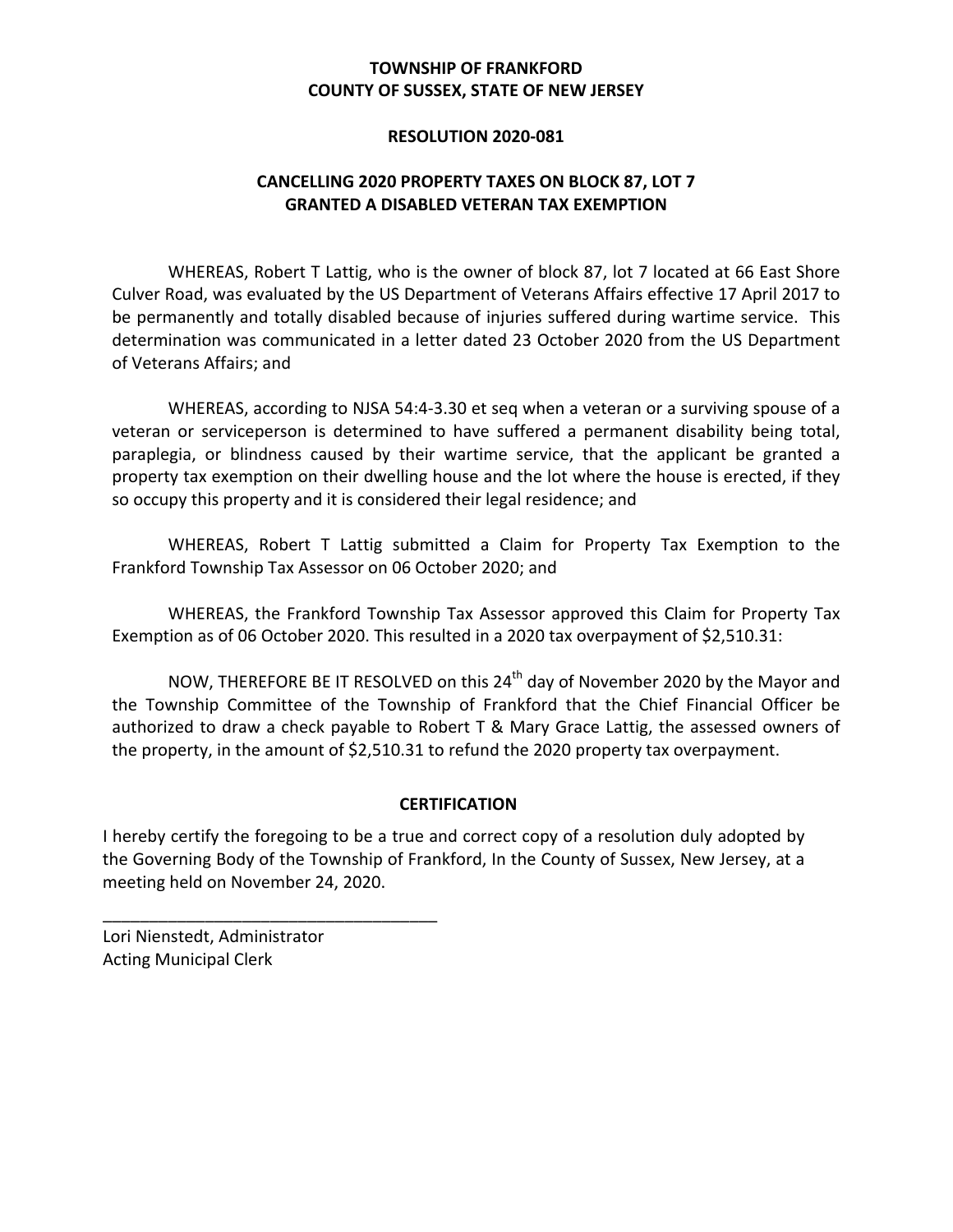## **SUSSEX COUNTY, NEW JERSEY TOWNSHIP OF FRANKFORD**

#### **RESOLUTION NO. 2020-082**

## **RESOLUTION AUTHORIZING THE EXECUTION OF LEASE AGREEMENT WITH FRANKFORD TOWNSHIP SCHOOL PARENT TEACHER ASSOCIATION (PTA)**

BE IT RESOLVED, by the Frankford Township Committee, in the County of Sussex, State of Jersey, that the Mayor and Acting Clerk be and hereby are authorized to execute the Lease Agreement with the Frankford Township School PTA, a true copy of said Lease being attached hereto as **Exhibit A**; and

**BE IT FURTHER RESOLVED**, that the rent payment in the amount of \$1.00 be paid to the Township of Frankford; and

BE IT FURTHER RESOLVED, that originally executed Lease, the rent payment, and any other required documents be mailed to:

> Clerk, Township of Frankford 151 State HWY 206 Augusta, NJ 07822

#### **CERTIFICATION**

 I, Lori Nienstedt, Administrator and Acting Municipal Clerk for the Township of Frankford, County of Sussex, do hereby certify that the foregoing is a true and exact copy of the Resolution revised by the Frankford Township Committee on November 24, 2020.

\_\_\_\_\_\_\_\_\_\_\_\_\_\_\_\_\_\_\_\_\_\_\_\_\_\_\_\_\_\_\_\_\_

 Lori Nienstedt, Administrator, Acting Municipal Clerk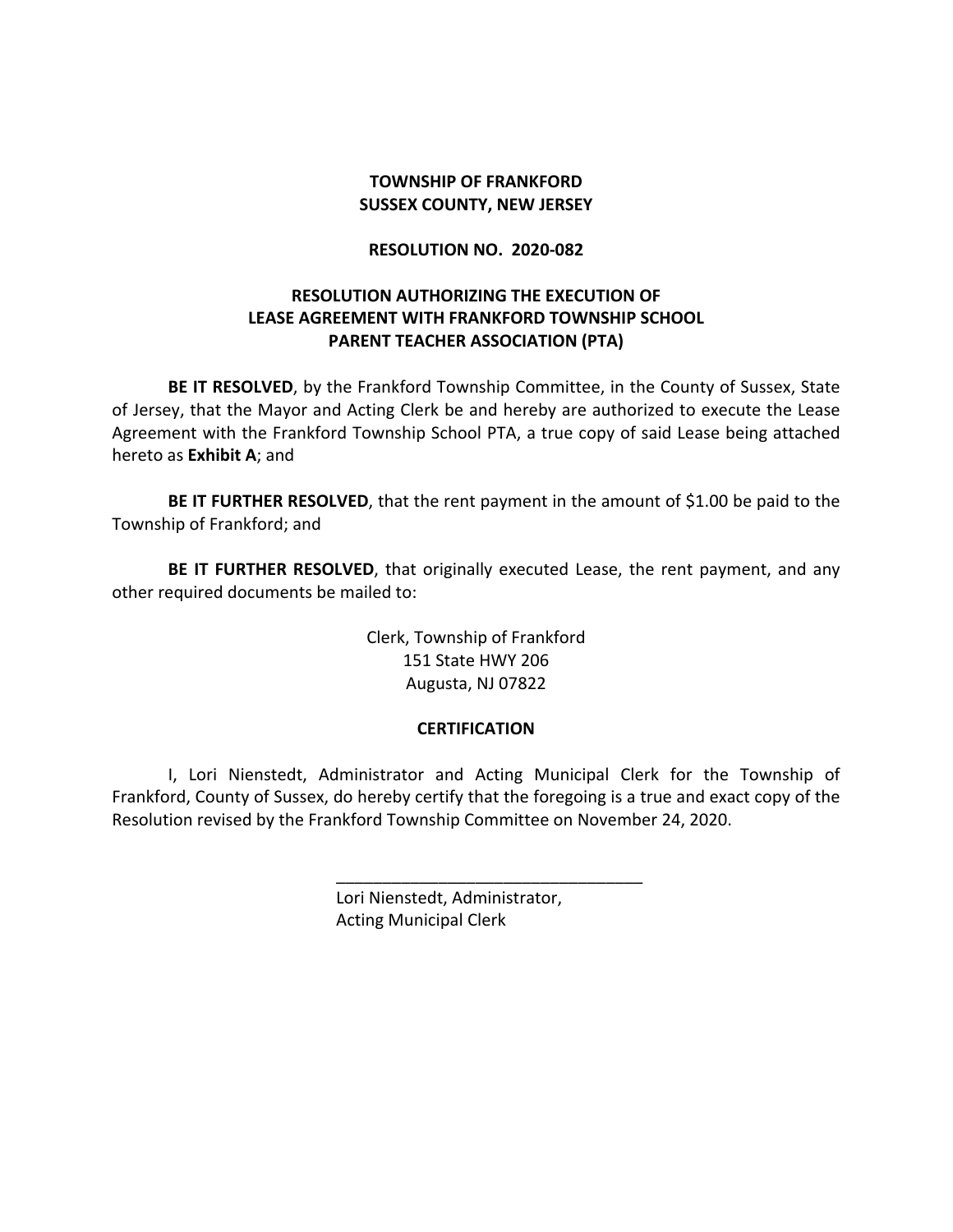## **SUSSEX COUNTY, STATE OF NEW JERSEY TOWNSHIP OF FRANKFORD**

#### **RESOLUTION 2020-083**

## **RESOLUTION AUTHORIZING CHIEF FINANCIAL OFFICER TO CANCEL UNEXPENDED BALANCES IN CURRENT FUND BUDGET**

WHEREAS, the following 2020 Current Fund budget appropriation balances remain unexpended; and

**WHEREAS,** it is necessary to formally cancel said balances so that unexpended balances may be returned to surplus;

**NOW, THEREFORE BE IT RESOLVED** by the Township Committee of the Township of Frankford that the following unexpended balances be canceled to Current Fund surplus:

Description **Amount** to Cancel Interlocal Service Agreements - Branchville Sewer \$30,000.00

## **CERTIFICATION**

I hereby certify the foregoing to be a true and correct copy of a resolution duly adopted by the Governing Body of the Township of Frankford, In the County of Sussex, New Jersey, at a meeting held on November 24, 2020.

 Lori Nienstedt, Administrator Acting Municipal Clerk

\_\_\_\_\_\_\_\_\_\_\_\_\_\_\_\_\_\_\_\_\_\_\_\_\_\_\_\_\_\_\_\_\_\_\_\_